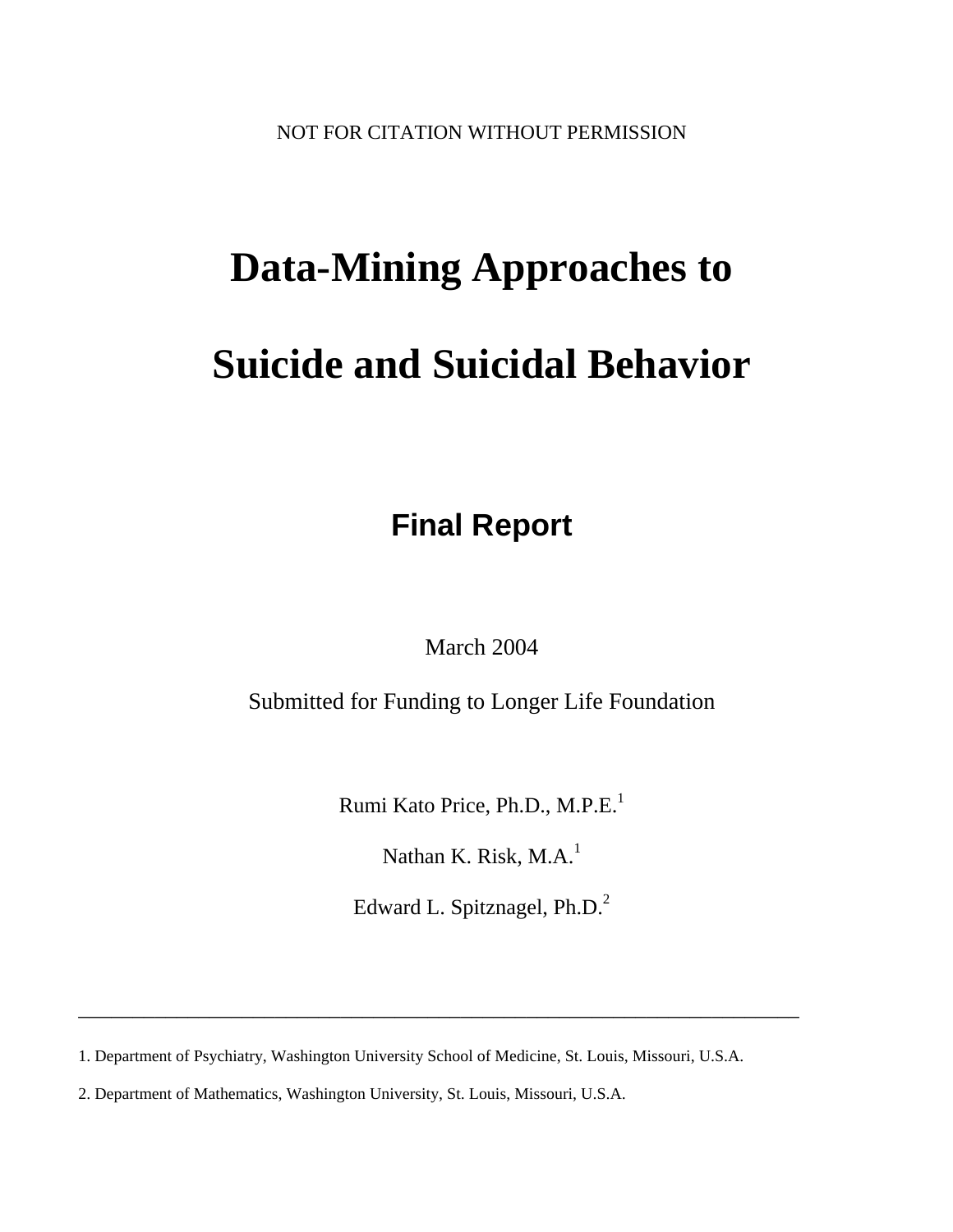### **Executive Summary**

We proposed to improve prediction of suicide and suicidal behavior by employing computer-intensive "data-mining" techniques focusing on the genetic algorithms (GA), the artificial neural networks (ANN), and the tree-based regression (TBR) techniques. Although suicide is now considered preventable, predicting who will commit or attempt suicide and when such an act will occur, nonetheless, remains in the realm of intuition among clinicians or family members, thus making targeted and economical prevention difficult. So-called data-mining techniques can overcome limitations inherent in more traditional parametric-oriented approaches. The three techniques proposed in this application are complementary to each other with their combined use maximizing the strengths of each. We proposed to use three data-mining techniques to: **a)** select the most predictive measures of suicide and suicidal behavior using the GA; **b)** examine the patterns of interaction among the most predictive measures chosen by GA; **c)** maximize the predictive power of the selected measures using ANN and compare the results with those by other methods; and **d)** to examine the structure of associations among the most predictive measures using the information stored in the trained ANNs.

We utilized two large datasets available in the public domain: The National Comorbidity Survey, 1990- 1992 (NCS, N=8,098) contains detailed timing information on suicidal behavior and environmental and vulnerability factors. The National Mortality Followback Survey, 1993 (NMFS93; N=22,957) includes 1% of all 1993 U.S. deaths ascertained, and 86% of the sampled deceased members followed back with informant interviews. These datasets were chosen for three reasons: large general-population samples to allow for generalization of findings; availability of sufficient numbers of suicide attempters or those who committed suicide; and availability of sufficient predictive measures.

From the NCS datafile, an "initial" dataset containing 57 variables were developed, which contained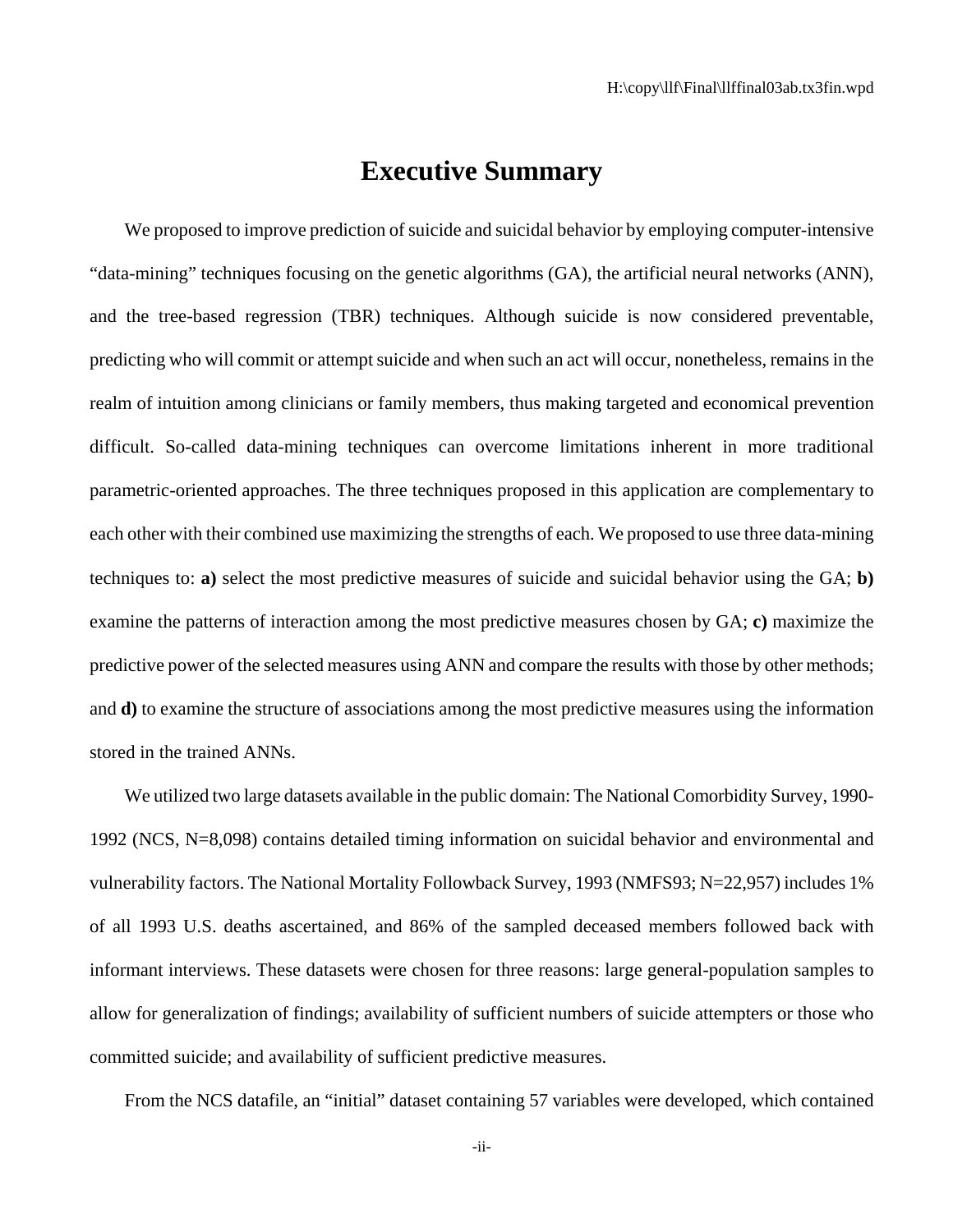mostly dichotomous and psychiatric diagnostic variables. An "expanded" dataset containing 77 variables was developed after preliminary analyses indicated the need to refine measures. The latter dataset included many ordinal variables such as symptom counts. After variable selection analyses were completed, all 77 of the variables and the best 15 variables chosen by the GA were separately input to RPART in S-Plus, a relatively widely used tree-based regression (TBR) method. The 15 most predictive measures from each dataset were input to the Multi-Layer Perceptron (MLP) estimation, the most commonly used method in the ANN field, to assess the maximum predictive power of the selected variables. The Receiver Operating Characteristic (ROC) analysis was used to evaluate model performance of the MLP in comparison to the quadratic discriminant analysis (QDA) and logistic regression, where all analyses were cross-validated. Males and females were separately analyzed to obtain gender specific results. The analysis dataset from the NMFS93 was developed to replicate results obtained from NCS. Completed suicide was compared with the category of "deaths due to accident."

#### Finding Summary:

**a) Best predictors of past-year suicidal thought using the NCS**: When applied to both the initial and expanded datasets derived from NCS, the GA-chosen "best" predictors included many variables that are non-significant, if the traditional statistical significance were required. However, those measures chosen by both the forward selection and GA yielded  $p<0.01$ . Using the expanded dataset, the GA tended to pick more ordinal variables compared to the forward selection. The best predictors for males and females were very similar, although not identical.

**b) Interaction among predictive measures using the NCS:** When GA-QDA selected variables were input, major gender differences emerged. For males, fewer variables were sufficient in constructing the best generalizable tree: depression, impairment due to substance abuse, financial problems, and a loss of daily activities remained in the final model. For females, several more predictors intricately interacted with each other, including relational strengths with relatives. The final tree was more complex than that for males.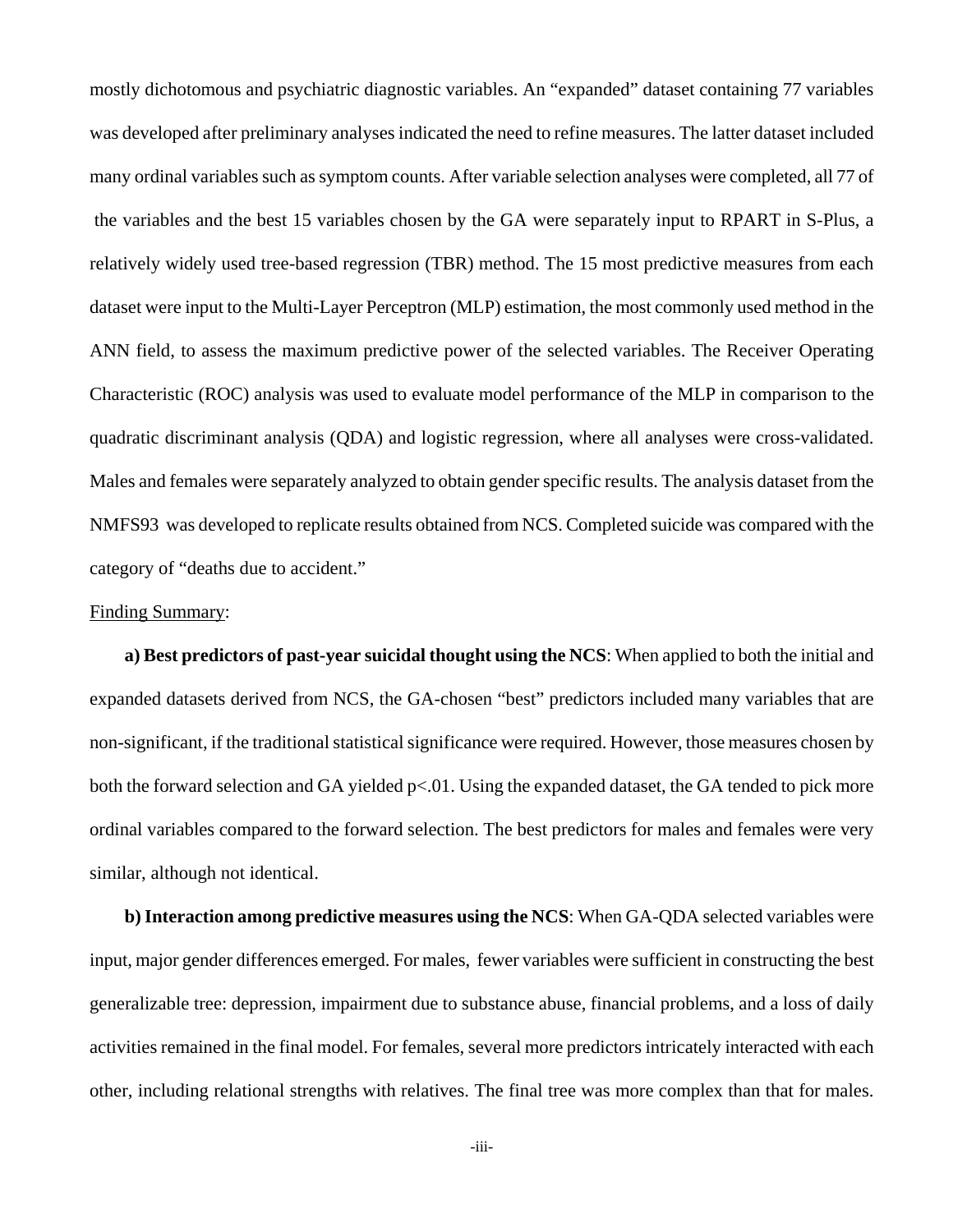When all 77 variables in the expanded dataset were input to RPART, the estimation yielded fewer variables after cross-validation.

**c) Predictive power for past-year suicidal thought using the NCS**: For both the initial and expanded datasets, predictive power was modestly improved with the GA-QDA, but the MLP further improved the predictive power by a considerable amount. Overall, MLP was able to improve the prediction by 8 to 18 % in the Area Under Curve (AUC) value when the GA-chosen variables were input. For example, the AUC=.98 was obtained for males using the NCS expanded dataset.

**d) Replicating the results from the NCS using the NMFS93**: With respect to the most predictive measures of suicide vs. accidental death, depression and depression-related variables were selected. Not unexpectedly, medically-related variables that may lead to reduced judgement, such as dementia symptom count, were selected to reflect their predictive power for accidental death. For this set of analyses, GAselected variables did not vary greatly from the variables found with the forward selection. The MLP improved the prediction over QDA by a large margin (12% by the AUC value), and by a smaller margin (5%) over the logistic regression with forward selection. We found that most of the improvement from the logistic regression to MLP was due to MLP's estimation and not by GA variable selection.

**e) Structure of ANN weights:** Unlike regression coefficients of a parametric approach, weights on MLP paths do not have intuitive meanings. The ranking of the absolute values of weights obtained from the NCS ANN best models show that ranking of measures are more similar between males and females than would have been expected from results of TBR results. These rankings are not consistent with the importance of measures expected from logistic regression analyses run parallel to the GA variable selection runs.

#### Significance to the Mission of the Foundation:

Several concrete inferences can be drawn. The results of the GA analyses indicate that the current practice in medical research that emphasizes the use of diagnostic variables may undermine the ability to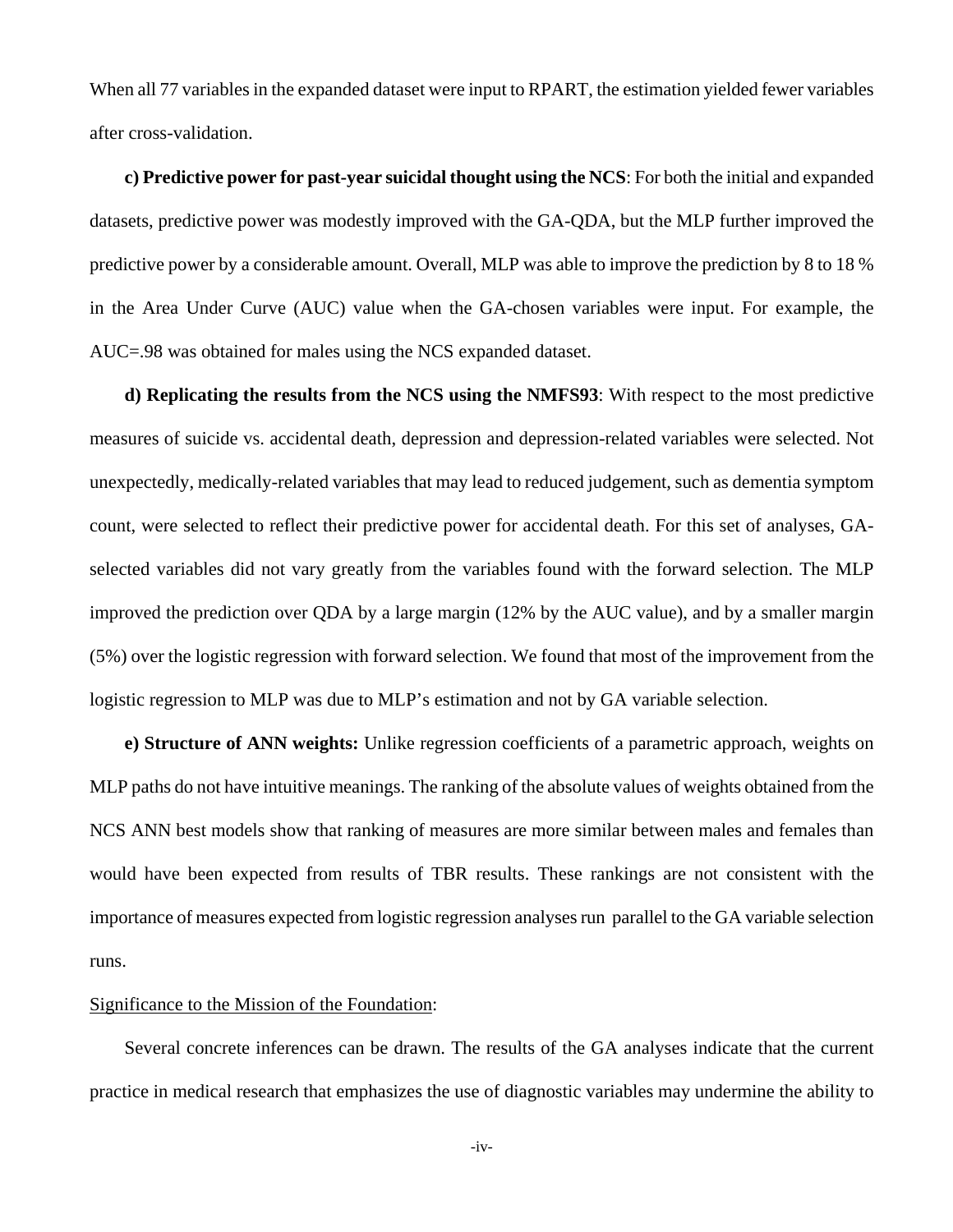make accurate prediction. The patterns of interaction among predictive measures are rather different between males and females. The results suggest that clinical intervention should focus more on medication for depression and substance abuse intervention for males, but for females, more attention should be given to antisocial personality modification and improvement in social relations. Using a different numbers of predictors, we found that the TBR estimation yielded fewer variables to reach the minimum deviance, indicating that data-mining techniques such as TBR perform better when an initial effort is made to carefully select predictive measures. From the analyses attempting to show the predictive power of the epidemiologic measures, we ascertained high predictive power from our best measures (in particular, AUC=.98 for males in NCS). Such results indicate that existing detailed epidemiological measures contain sufficient information to predict past-year suicidal behavior, if appropriate variables are developed and more flexible estimation methods such as the GA and MLP are used with care.

Overall, the results from the NMFS data file were not as spectacular as those derived from the NCS. It is possible that the proxy measures by next of kin may contain a substantial amount of measurement errors. We also found that comparison of suicides with accidental death to be problematic for some analyses. A very large longitudinal dataset containing a sufficient number of suicides over many years would solve the problems we encountered with the NMFS93 dataset; however such a study would be prohibitively expensive and is very unlikely to be funded in the foreseeable future. The utility of ANN weight structure analysis is currently uncertain. Our analyses showed considerable inconsistencies with our results of linear models such as logistic regressions as well as non-linear modeling results such as the dissimilarities between the male and female TBR results.

Data-mining techniques are not a magic bullet. Researchers must work hard initially to select predictive measures, and create variables in such a way to be informative to particular techniques. Once this work is accomplished, the three methods together are likely to help improve predictive models of suicidal behavior and help us to better understand the patterns of interaction among predictive measures. Combined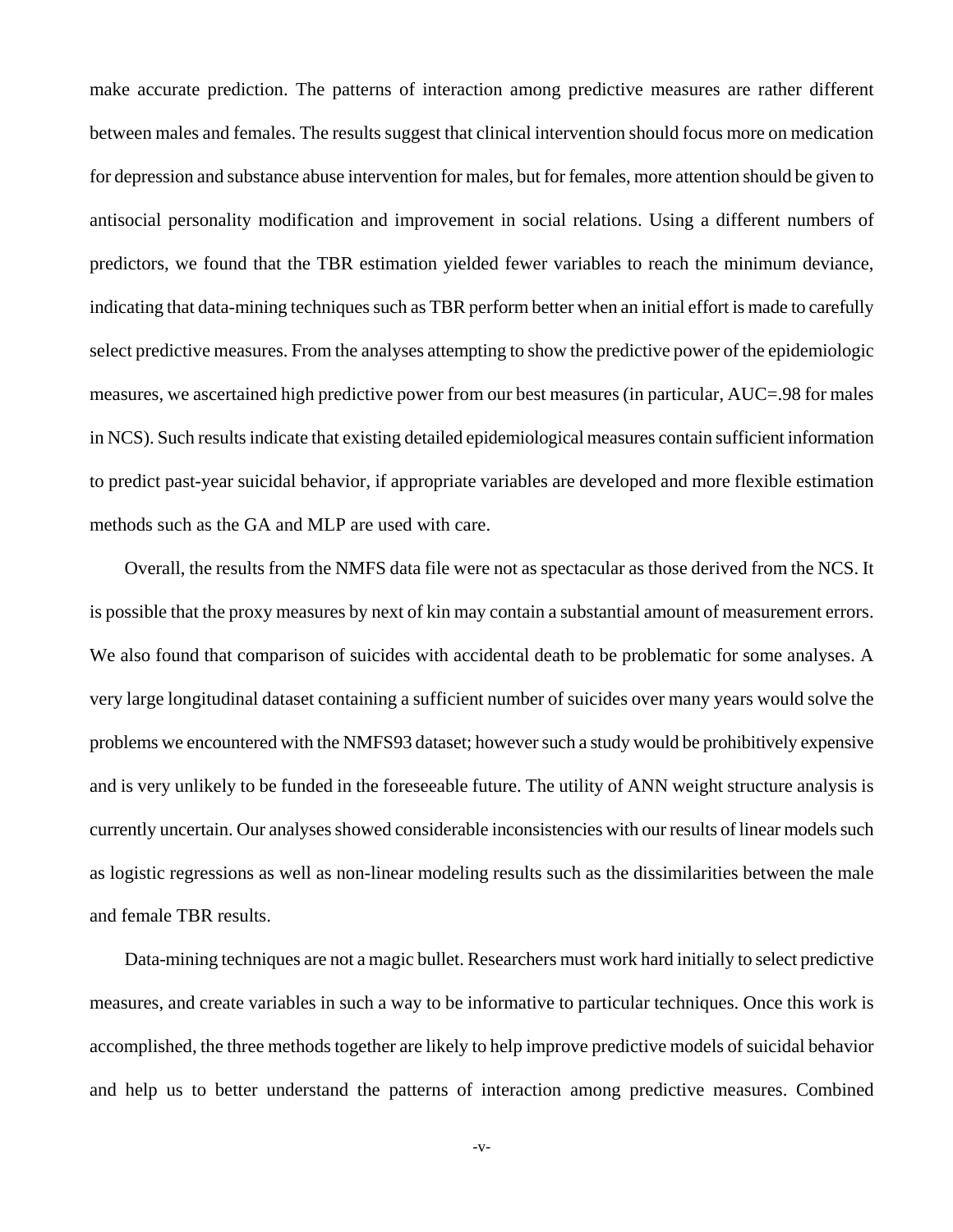techniques would provide much improved prediction when sufficiently detailed predictive measures are available. With the arrival of a much faster processor, it may be possible to implement these data-mining techniques in a clinic and provide a rapid and up-to-date assessment of the patient's suicidal risk as new information is added on line to the patient chart.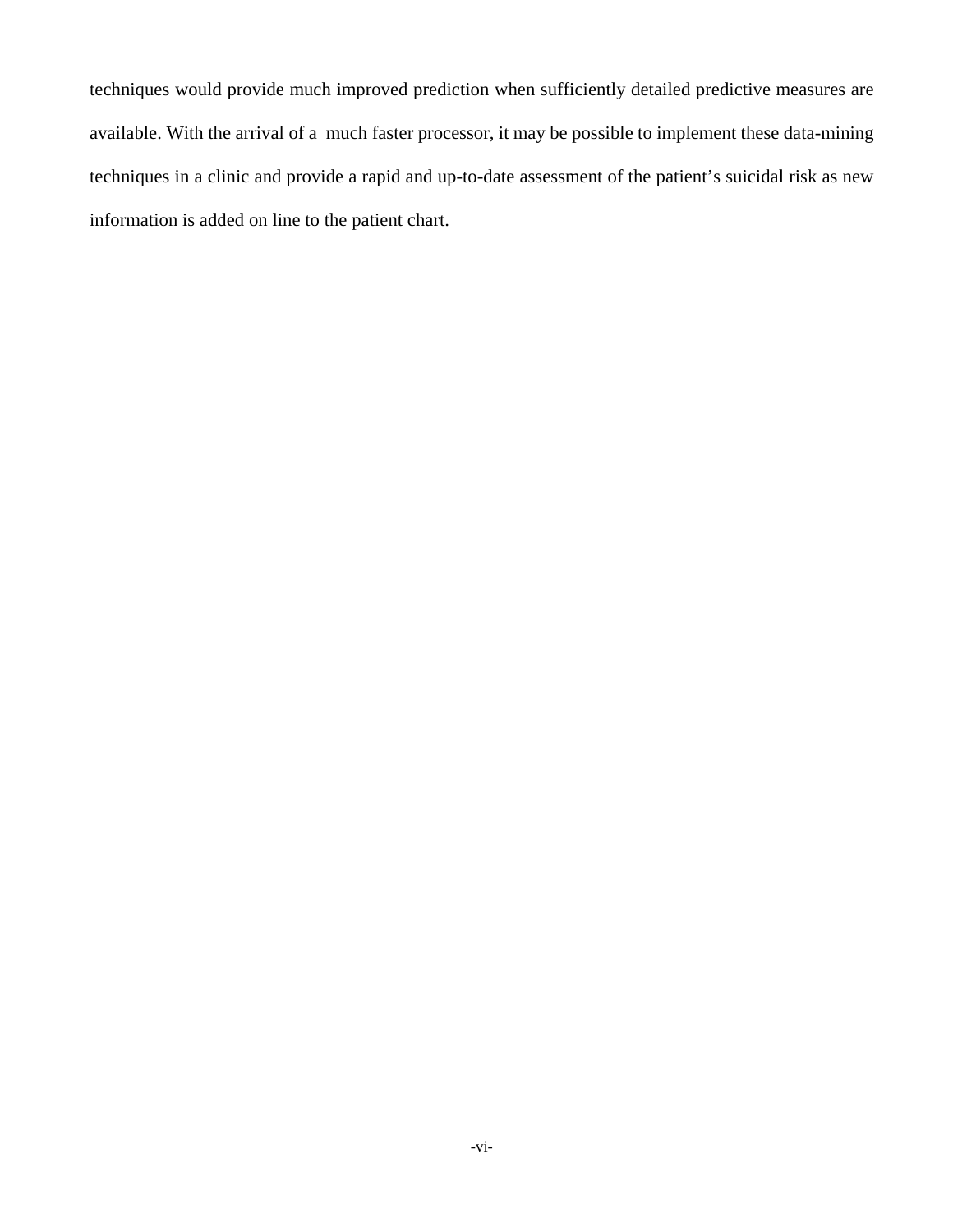## **Acknowledgment**

Preparation of this final report was supported by the Independent Scientist Award (K02DA00221) and the Longer Life Foundation grant (LLF2001-003) to the first author. The authors thank Donald J Meyer, Tom Downey, William Shannon for technical assistance and Suzanne Culter and Angel Keller for clerical assistance.